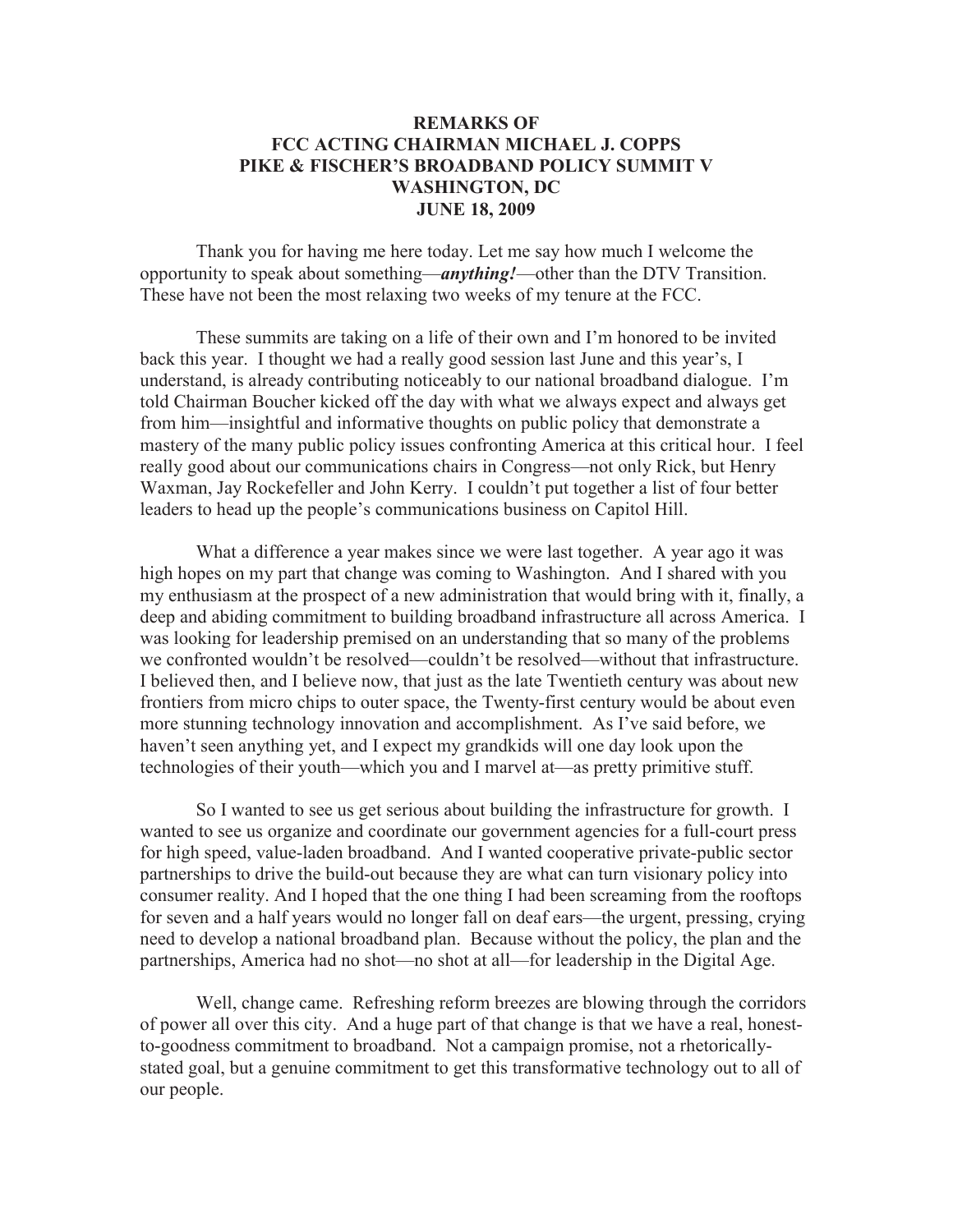"All our people" means everyone—no matter who they are, where they live, or the particular circumstances of their individual lives. Rich or poor, farmer or citydweller, big business or small, young people or old, fully healthy or experiencing a disability—it makes no difference. You've heard me say this before, but it bears repeating here in light of the current debate about whether our primary broadband goal should be serving unserved or underserved areas first. I start from the premise that America as a country can be considered an underserved area. Certainly folks in rural America who don't receive broadband at all stand out. But how about small businesses in both rural *and* urban areas trying to compete on embarrassingly slow-speed broadband that is all that's available in so many places? How about the little inner city kid trying to keep up with her peers on homework and research assignments? Are we really responding to national need when what passes for broadband in too many areas—I'd say most—puts our citizens and entrepreneurs at serious disadvantage compared to their competitors in London, Paris, Tokyo or Seoul who enjoy broadband speeds at multiples of what is available here and at half the cost? Of course rural is a priority. But so are low-income residents in urban areas who don't have access to affordable broadband because providers don't find it profitable to go there.

I'll tell you this: if we get side-tracked into some either-or debate over unserved versus underserved—especially one that serves as a proxy for rural versus urban—we will not get a national broadband plan that does justice to America's needs. We just won't get it. Every person in this land, if they are to have the doors of economic and social opportunity fully open to them, needs to be a part of Twenty-first century communications. And our communications statutes are still premised, I do believe, on reasonably comparable services for all at reasonably comparable prices.

Now that we have the commitment to broadband, we must make sure everyone in the country understands the stakes. We're not putting all this emphasis on broadband for the sake of broadband. Infrastructure is always about enabling our economy and our society. Just as those roads and bridges and canals and turnpikes I always talk about enabled agriculture and commerce in our country's early days; just as the railroads and highways made a great industrial nation from the Atlantic to the Pacific; just as the interstate highways conferred mobility on us all, building suburbs and linking our cities and states; just as electricity and telephone service lighted our lives and made us all neighbors, so too will broadband enable our Twenty-first century lives. There is no solution to energy dependence, environmental degradation, educational shortfalls, job losses, health care unavailability for so many, our declining civic dialogue—the list goes on—no solution that does not have a critical broadband component to it.

We have wasted precious years—so many that it's no slam-dunk we will put America back at the cutting-edge among increasingly tech-savvy countries that saw farther ahead than our own leaders did. After so many generations when Americans were at the forefront—when we marshaled our resources, when we had private-public partnerships to build our essential infrastructure, when far-seeing public policy was coupled with the engines of the private sector, it shouldn't have been that difficult. But somehow, when we got to this present great infrastructure challenge—broadband—we forgot those lessons in how we built our country. We comforted ourselves with a strange and unhistorical notion that the new market we lived in would, all by itself, get the job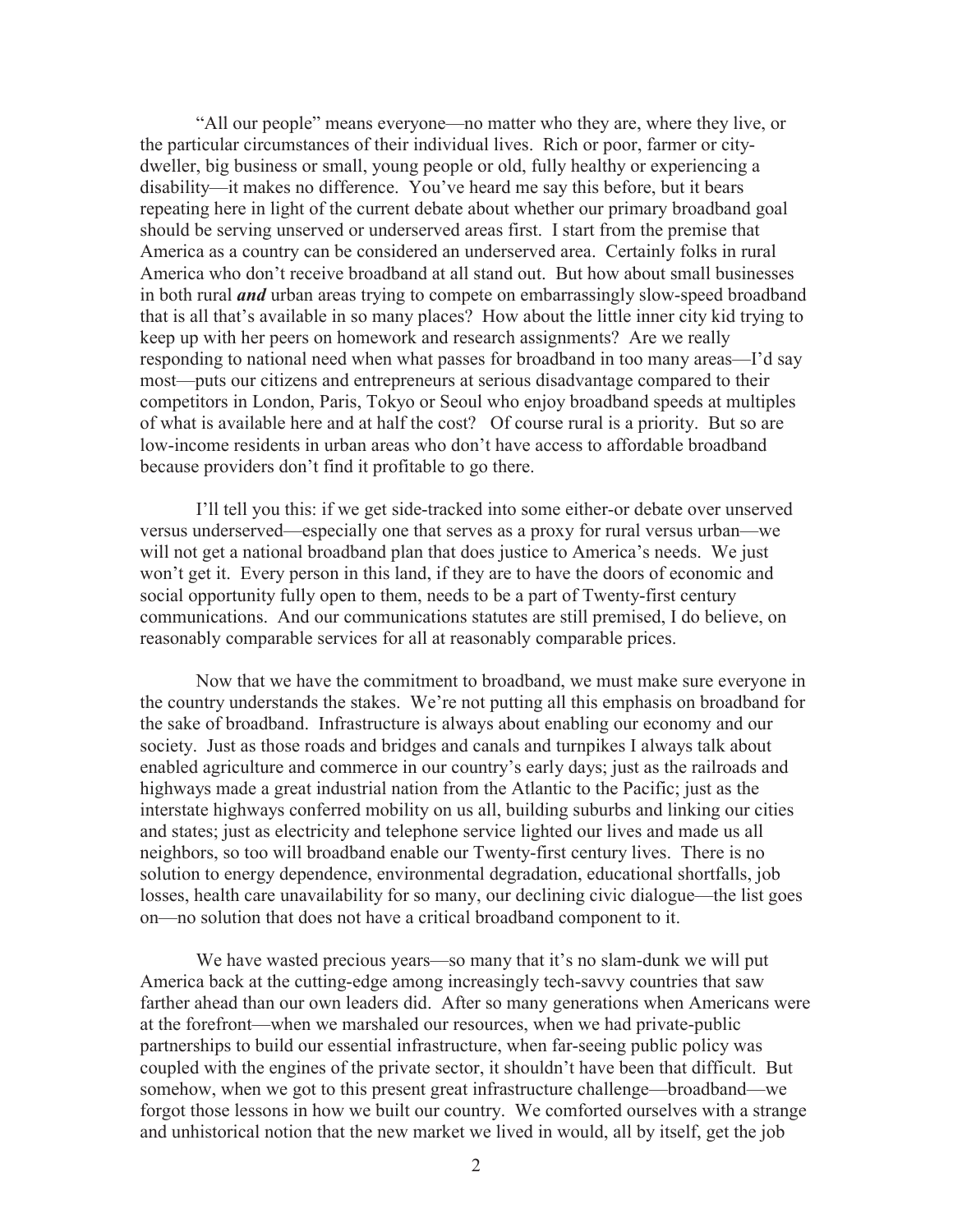done. The times were new, the living was easy, "don't worry, be happy, let the good times roll!" Well, by losing sight of how we built the country in the first place, we put ourselves at serious disadvantage, and it cost us, big-time. In the end, we short-changed our economy, our kids and ourselves.

But change came. And I was thrilled by the altogether historic Recovery and Reinvestment Act of 2009 that returned us to our roots by doing two important things: First, providing \$7.2 billion to NTIA and RUS to offer grants and loans to build essential infrastructure. Those agencies are working hard on developing the guidelines for a program that has the ability to do tremendous good in these difficult economic times. I believe we will see an array of diverse and innovative projects that will address a wide gamut of our broadband infrastructure needs. But we should recognize that this is basically a down payment on our country's broadband potential. So I was even more delighted that Congress charged the FCC with the second piece of the puzzle—the central role in turning our new national commitment into a workable national strategy. Our mandate to spearhead a national broadband plan by next February is, I believe, the biggest thing to come the Commission's way since the Telecommunications Act of 1996. If we do our job well, it will be even bigger than that. It will be our most formative indeed transformative—proceeding ever. And, I am happy to report, we're already hard at work on it.

We kicked off our broadband proceeding on April 8 with a comprehensive Notice of Inquiry. I am pleased to report that many stakeholders from around the country took notice of our proceeding and filed comments with us last week. We received over 500 sets of comments totaling over 8,000 pages, so as you can imagine we've got a team of people at the Commission going through them with great care. And now that the DTV transition commands at least a little less of my time, I'm finding the chance to dive in, too. We heard, as you can imagine, from many of the industries that daily ply the portals of the FCC, but we also heard from numerous other stakeholders, including academic experts, consumer groups, education, healthcare and public safety experts, engineering and Internet standards groups, state and municipal organizations, foreign governments with broadband experiences to share and community and civil liberties organizations, to name but a few.

While we have received hundreds of comments to the NOI already, more will surely follow when reply comments come due on July  $7<sup>th</sup>$ . It's like a huge, wide funnel of data and analysis pouring into the Commission. Then the question is: what comes out the other end of that funnel? Our challenge is to make sure a focused, practical, achievable broadband plan comes out—instead of trying to resolve every contentious issue that has fueled so many years of seemingly-endless debates over telecommunications—debates that have too often deflected us from progress we should have been making, too frequently deflected us from the real issues of broadband because we spent so much time parsing arcane language rather than confronting real-world challenges. But now we will go in quest of practical plans that can be deployed in time to respond to the economic and many other challenges facing us. Of course contentious issues will have to be tackled; but I can tell you this—if we get bogged down trying to resolve every telecom issue out there, we won't get the focused, realizable national broadband plan we so desperately need.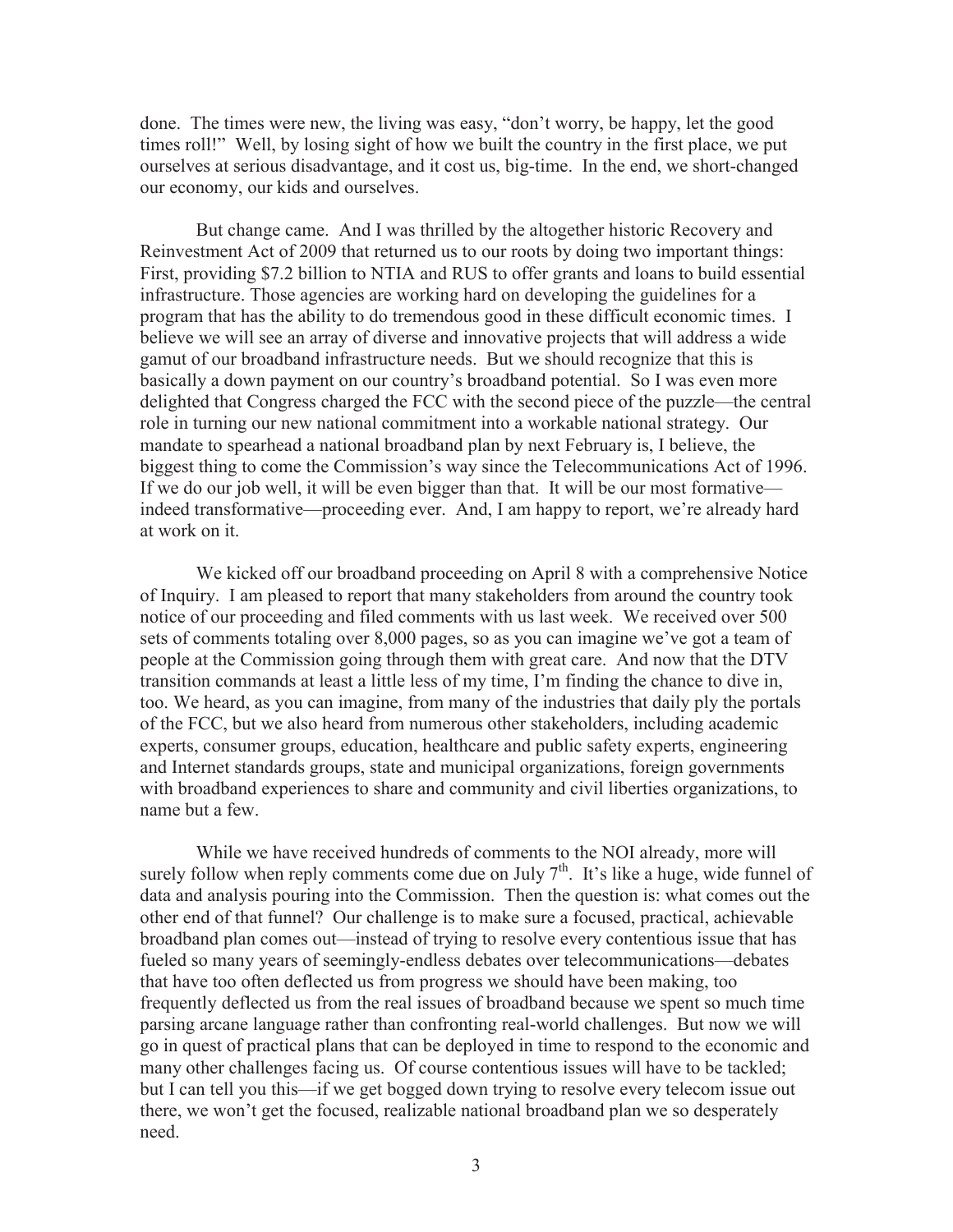The Commission's efforts of course must be about much more than just seeking and reviewing comments. The NOI starts us off on the right track, but it's only a beginning and there is much, much more to do. My starting point is, and has always been, that we must foster wider civic participation in the Commission's proceedings to ensure that what we do at the FCC works first and foremost for citizens and consumers. We weren't designed as a special interest Commission. When I came to the FCC, I saw first-hand the effort to force through rules to increase media consolidation, to the great detriment of localism, competition and diversity of voices. It was designed as an insidethe-beltway proceeding—nothing new or original there, I suppose—but it turned out that a lot of people who were excluded were intent on being included, and we had to find ways to make that happen. It was in large part the input from what I call non-traditional stakeholders, from people raising questions with their elected officials, from citizens going to town hall meetings and from every-day folks spreading the word over the Internet that put the brakes on the inside job.

We need to find a way to make sure that citizens are priority number one in the context of the national broadband plan. This is a different proceeding than media ownership, to be sure, and new ideas and formats and venues will be needed. But I want to tell you, and to assure citizens across the land, that this broadband proceeding is not going to be business-as-usual. It is not going to be an inside job. It is going to be open and public and backed by sufficient resources at the FCC for wide citizen participation, communications and outreach. We need to do this across the whole wide gamut of issues over which the Commission has jurisdiction—but *broadband is going to be the place where we start*. I'm not just talking about more of the same old, same old that we have occasionally tried in the past, but something on a whole different level. We are learning a lot as a result of our recent immersion in the Digital Television Transition. In a way, we took this isolated regulatory agency sitting on the banks of the Potomac and turned it into a vibrant grassroots organization. That's how we spread the word, informed consumers about what was coming and what steps they could take to minimize the disruption that was bound to occur given the spotted history of the Commission's and the industry's previous DTV efforts. There are some lessons from this recent experience that can inform our broadband effort. Data will drive a lot, but let's remember that data includes the experiences of everyday citizens, too.

So I believe that, beginning with the broadband proceeding, we can transform the old FCC into a new, more consumer-oriented and consumer-responsive agency. New technologies, techniques and non-traditional outreach can put the focus of this Commission where it was supposed to be for these past 75 years. This effort to create a more transparent and open FCC must not only be different in degree from what we have done before; it must be different in kind. So for my remaining time at the FCC, I am going to be working on this, first as regards broadband and then applying it across all our issues and items. I will be having more to say about how we get this process going in the days just ahead.

On a related outreach note, I am pleased that we are announcing today our Eighth Indian Telecommunications Initiative Workshop in Rapid City and Pine Ridge, South Dakota, from July  $27<sup>th</sup>$  through the  $29<sup>th</sup>$ . This event is part of the Consumer and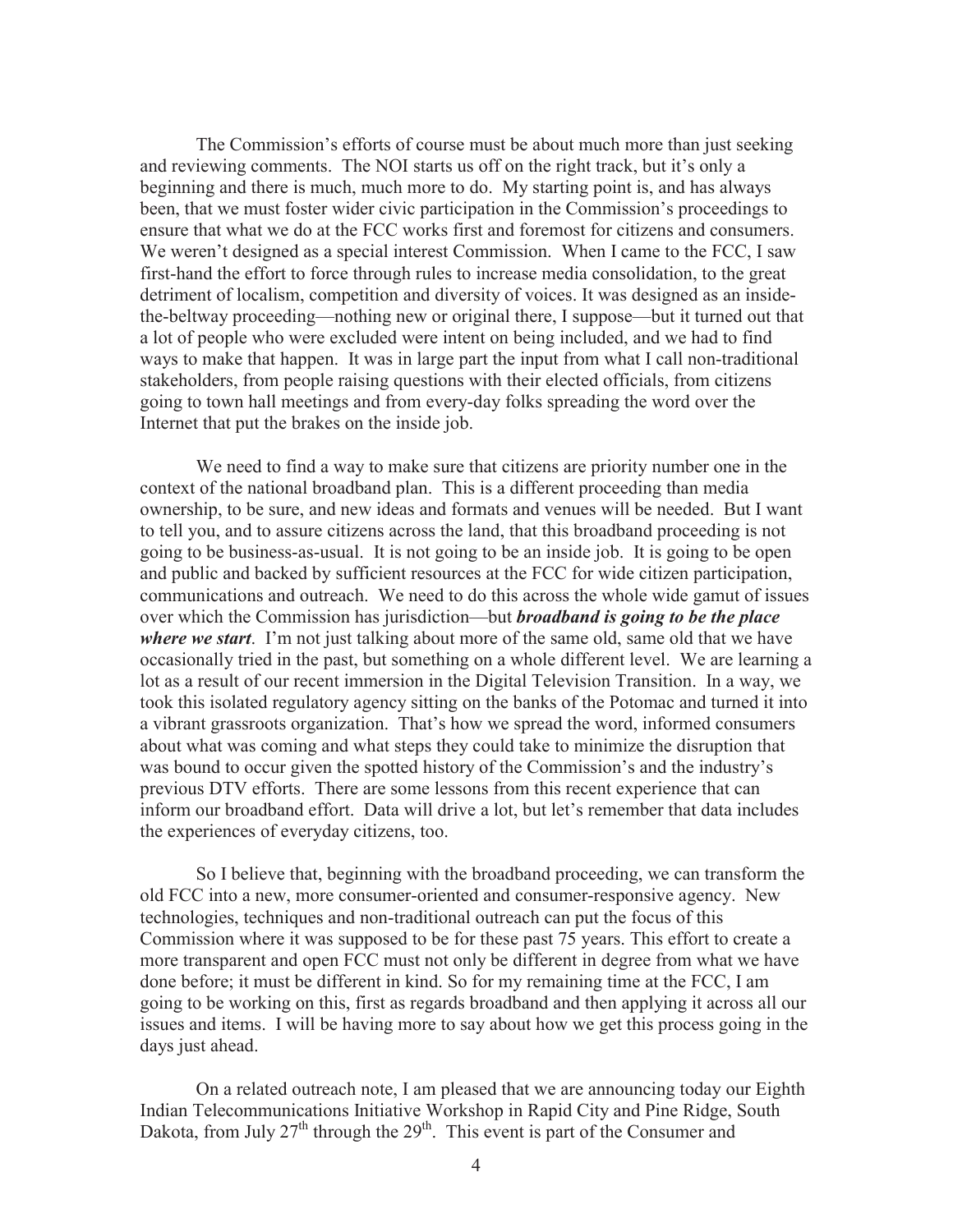Government Affairs Bureau's ongoing work with Indian Country, but this year's sessions will focus laser-like on broadband needs and it will build off the reality that Native Americans are in dire need of better policy and more help if they are going to be participants in Twenty-first century communications. I am looking forward to participating in the Workshop and to getting out in Indian Country to better understand the realities upon which we need to build.

As I hope you can sense, we have started the broadband train down the track. In addition to the NOI, the Commission is moving smartly ahead on data collection, consumer surveys, and the international comparisons mandated by the Recovery Act. Our July  $2<sup>nd</sup>$  agenda meeting will provide you with many more details about all of this. My pledge is to do everything I can—while I am Acting Chair and then working closely with our new Chairman when he is confirmed—to make this process open, inclusive, outreaching, data-driven and something we can all be proud of. You got a sense of Chairman-designate Julius Genachowski's dedication to making broadband happen at his confirmation hearing on Tuesday. I have no doubt that we share the same goals here. When I was named Acting Chair in January, I said that I wanted to re-energize the agency, get it working on broadband, and be in a position to hand it off to the next Chairman better than I received it, chugging along in the right direction. I believe the train is on the tracks, it is headed in the right direction and it's moving forward at a pretty good clip.

Let me touch on two other telecom issues recently in the news. First, and this brings up some not-so-good news, the FCC announced Friday next quarter's Universal Service Fund contribution factor—an all-time high of 12.9%. Definitely not great news for the Universal Service Program, the industry, or consumers. We all know there are some solid reasons for such a high number—the state of the economy has consumers and businesses reconsidering expenses and cutting telephone lines and services in an effort to cut costs. That leads to lower revenues from which to receive contributions. And on the demand side we're seeing more consumers turning to our Lifeline programs that subsidize service for low-income consumers. With a decrease in contributions and an increase in demand comes an increase in the contribution factor. One thing the Commission can do is redouble its efforts to make sure that contributors to the fund are paying in what they are supposed to. I've asked our Enforcement Bureau to look at their current efforts and identify where we can be doing more.

While I hope the rise in the contribution factor is just a blip that will come down as the economy recovers, the reality is that we need comprehensive, holistic reform of Universal Service. Not just because the costs to consumers of not fixing it are increasing, but because it is time to bring this program into the Twenty-first century. What we have is a Universal Service Fund intended for the Twentieth century goal to assure that all Americans have voice service. I'm not suggesting abandoning voice, but Universal Service just has to evolve to address the communications needs of the Twenty-first century—and that means broadband. We must transition the current system to support broadband in those areas where consumers and providers are challenged by economics, geography, demographics and technology. That is no small task to add to our greater task of devising a national broadband plan. It's going to be a steep climb and we will need to put everything under the microscope, from who receives Universal Service funding, how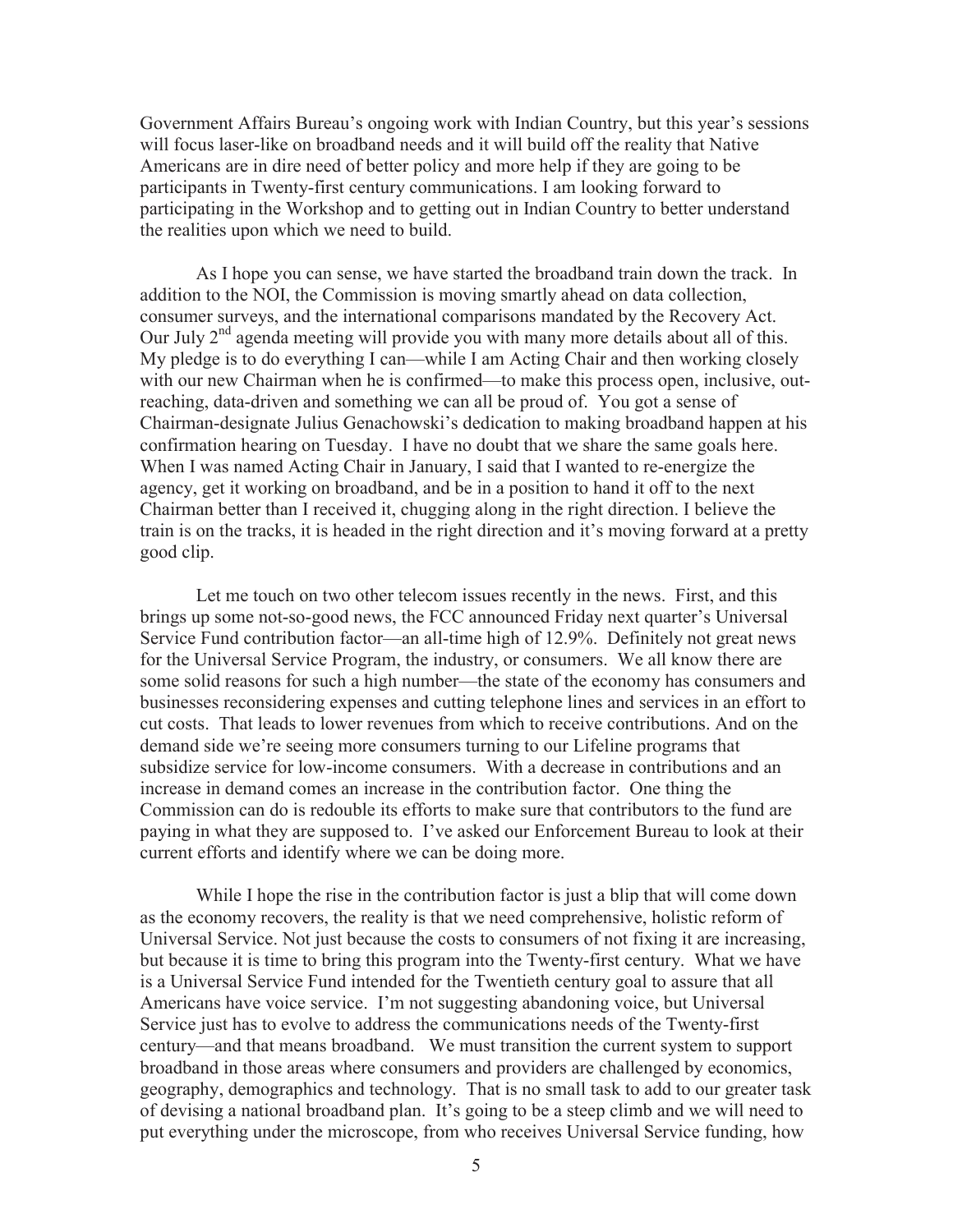and why, to who contributes to the fund, and to ensure that it is cost-effective. The present system, which by-and-large achieved its purpose of getting plain old telephone service (POTS) out to so many Americans who otherwise would not have been served, has to change. The POTS were fine, but now we need the PANS, too—the Pretty Awesome New Stuff. The present system cannot and should not endure as it is. Congress and the Commission each have roles to perform here, and the tools we are developing and the data we are collecting to inform us on the national broadband plan can also enable us to consider Universal Service reform based not on anecdote or easy generalization but on cold, hard facts.

The second "other telecom issue" I want to touch upon, and which is much in the news recently, is exclusive arrangements between wireless carriers and handset manufacturers. In the fast-changing wireless handset market, too, we must ensure that consumers are able to reap the benefits that a robust and innovative competitive marketplace can bestow. I appreciate the concerns that have been expressed on Capitol Hill and elsewhere, and I agree that we should open a proceeding to closely examine wireless handset exclusivity arrangements that have reportedly become more prevalent in recent years, and I have instructed the Bureau to begin crafting such an item. The Commission as the expert agency should determine whether some of these arrangements adversely restrict consumer choice or harm the development of innovative devices, and it should take appropriate action if it finds harm.

We should always be concerned about potential gatekeeper control. That is why, from the very beginning, I have supported an open Internet, Internet freedom, network neutrality, or whatever you want to call what it is that we need to keep the Internet dynamic and transformative for consumers, innovation and competition. It is also why I believe the Commission should adopt a fifth principle of non-discrimination in addition to the four principles that we got the FCC to adopt.

For the last year or so I haven't gone anywhere without mentioning the DTV transition. This isn't the occasion to look back on how the transition went because as I've said several times, the transition did not end on June 12. It is a continuing process. In any transition this big, there is going to be disruption and a period of adjustment. We are in the midst of that now, trying to help the consumers and stations who haven't quite made it yet. But I feel very proud of what we were able to accomplish in the past five months in terms of reducing the level of disruption. And the thing I'm most proud of is something relevant to our discussion today—the crucial importance of public-private partnerships. At last, we had the public and private sectors pulling together on DTV in a coordinated, purposeful way. And it made a huge difference. But don't believe me. Here's what my friend and long-time broadcast journalist Harry Jessell had to say: "I count myself among the skeptics who believe the government can never get anything quite right and that its attempts to work with industry are more likely than not to go awry. But not today." If we can do it on DTV, we can do it on broadband. Harry might not be with me on the broadband part, but I think there are some lessons to be learned and applied here if we're going to get it right.

Finally, I hope you all have noticed some sense of renewed energy, outreach and communication with the 1800-some wonderful public servants with whom I get to work